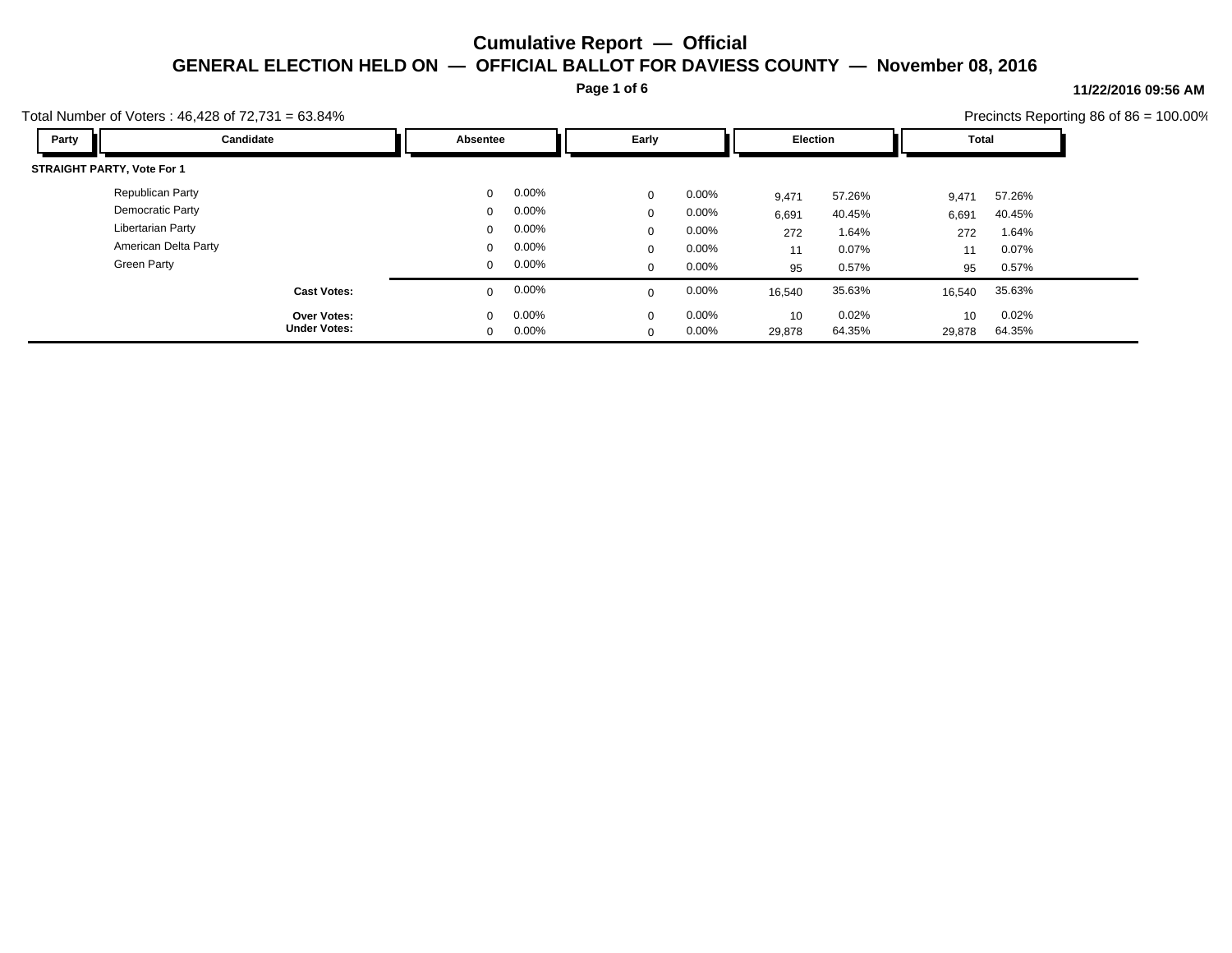**Page 2 of 6**

### **11/22/2016 09:56 AM**

|            | Total Number of Voters: 46,428 of 72,731 = 63.84%               |             |                   |             |       | Precincts Reporting 86 of 86 = 100.00% |        |                |        |  |
|------------|-----------------------------------------------------------------|-------------|-------------------|-------------|-------|----------------------------------------|--------|----------------|--------|--|
| Party      | <b>Candidate</b>                                                |             | Early<br>Absentee |             |       | <b>Election</b>                        |        | Total          |        |  |
|            | PRESIDENT and VICE PRESIDENT of the UNITED STATES, Vote For 1   |             |                   |             |       |                                        |        |                |        |  |
| <b>REP</b> | Donald J. TRUMP Michael R. PENCE                                | $\Omega$    | 0.00%             | $\mathbf 0$ | 0.00% | 28,907                                 | 63.11% | 28,907         | 63.11% |  |
| <b>DEM</b> | Hillary Rodham CLINTON Timothy Michael<br><b>KAINE</b>          | $\mathbf 0$ | 0.00%             | $\mathbf 0$ | 0.00% | 14,163                                 | 30.92% | 14,163         | 30.92% |  |
| LIB        | Gary JOHNSON Bill WELD                                          | $\Omega$    | 0.00%             | $\mathbf 0$ | 0.00% | 1,488                                  | 3.25%  | 1,488          | 3.25%  |  |
| AMD        | Rocky Roque DE LA FUENTE Michael<br><b>STEINBERG</b>            | 0           | 0.00%             | $\mathbf 0$ | 0.00% | 29                                     | 0.06%  | 29             | 0.06%  |  |
| GRN        | Jill STEIN Ajamu BARAKA                                         | $\mathbf 0$ | 0.00%             | $\mathbf 0$ | 0.00% | 453                                    | 0.99%  | 453            | 0.99%  |  |
| <b>IND</b> | Evan McMULLIN Nathan JOHNSON                                    | $\Omega$    | 0.00%             | $\mathbf 0$ | 0.00% | 741                                    | 1.62%  | 741            | 1.62%  |  |
|            | Ben HARTNELL Dave MARSHALL (W)                                  | $\Omega$    | 0.00%             | $\Omega$    | 0.00% | $\mathbf 0$                            | 0.00%  | $\mathbf 0$    | 0.00%  |  |
|            | Richard DUNCAN Ricky JOHNSON (W)                                | $\Omega$    | 0.00%             | $\mathbf 0$ | 0.00% | $\mathbf 0$                            | 0.00%  | $\mathbf 0$    | 0.00%  |  |
|            | Tom HOEFLING Steve SCHULIN (W)                                  | $\Omega$    | 0.00%             | $\Omega$    | 0.00% | $\mathbf 0$                            | 0.00%  | $\mathbf 0$    | 0.00%  |  |
|            | Craig ELLIS Irving D SMITH (W)                                  | $\Omega$    | 0.00%             | $\mathbf 0$ | 0.00% | $\mathbf 0$                            | 0.00%  | $\mathbf 0$    | 0.00%  |  |
|            | Darrell L CASTLE Scott N BRADLEY (W)                            | $\Omega$    | 0.00%             | $\mathbf 0$ | 0.00% | 17                                     | 0.04%  | 17             | 0.04%  |  |
|            | Anthony J VALDIVIA Aaron BARRIERE (W)                           | $\Omega$    | 0.00%             | $\mathbf 0$ | 0.00% | $\mathbf 0$                            | 0.00%  | $\mathbf 0$    | 0.00%  |  |
|            | Santa Roy A CLARK David L KNIGHT (W)                            | $\Omega$    | 0.00%             | $\Omega$    | 0.00% | $\mathbf 0$                            | 0.00%  | $\mathbf 0$    | 0.00%  |  |
|            | Scott CUBBLER Michael RODRIGUEZ (W)                             | $\Omega$    | 0.00%             | $\mathbf 0$ | 0.00% | $\mathbf 0$                            | 0.00%  | $\mathbf 0$    | 0.00%  |  |
|            | William Martin LING Robert E LING (W)                           | $\Omega$    | 0.00%             | $\mathbf 0$ | 0.00% | $\mathbf{1}$                           | 0.00%  | $\overline{1}$ | 0.00%  |  |
|            | Richard Turner LUESING JR Paul Dudley<br><b>BOWLING III (W)</b> | $\Omega$    | 0.00%             | $\mathbf 0$ | 0.00% | $\mathbf 0$                            | 0.00%  | $\mathbf 0$    | 0.00%  |  |
|            | Daniel ZUTLER Valerie MICHAELS (W)                              | $\mathbf 0$ | 0.00%             | $\mathbf 0$ | 0.00% | 0                                      | 0.00%  | $\mathbf 0$    | 0.00%  |  |
|            | Joseph MALDONADO Douglas TERRANOVA<br>(W)                       | $\Omega$    | 0.00%             | $\mathbf 0$ | 0.00% | $\mathbf 0$                            | 0.00%  | $\mathbf 0$    | 0.00%  |  |
|            | Marshall SCHOENKE James MITCHELL JR<br>(W)                      | $\mathbf 0$ | 0.00%             | $\mathbf 0$ | 0.00% | $\mathbf 0$                            | 0.00%  | $\Omega$       | 0.00%  |  |
|            | Denny JACKSON Michelle HICKS (W)                                | 0           | 0.00%             | $\mathbf 0$ | 0.00% | $\mathbf 0$                            | 0.00%  | $\mathbf 0$    | 0.00%  |  |
|            | David PERRY Eric SEILEY (W)                                     | $\Omega$    | 0.00%             | $\mathbf 0$ | 0.00% | $\mathsf 0$                            | 0.00%  | $\mathbf 0$    | 0.00%  |  |
|            | Michael MATUREN Juan MUNOZ (W)                                  | $\Omega$    | 0.00%             | $\mathbf 0$ | 0.00% | 6                                      | 0.01%  | 6              | 0.01%  |  |
|            | Cherunda FOX Roger KUSHNER (W)                                  | $\Omega$    | 0.00%             | $\mathbf 0$ | 0.00% | $\mathbf 0$                            | 0.00%  | $\mathbf 0$    | 0.00%  |  |
|            | Sheila TITTLE R Charles<br>CASPER-KACPROWICZ (W)                | 0           | 0.00%             | $\Omega$    | 0.00% | 0                                      | 0.00%  | $\mathbf 0$    | 0.00%  |  |
|            | Mike SMITH Daniel WHITE (W)                                     | $\Omega$    | 0.00%             | $\mathbf 0$ | 0.00% | 0                                      | 0.00%  | $\mathbf 0$    | 0.00%  |  |
|            | Chris KENISTON Deacon TAYLOR (W)                                | $\Omega$    | 0.00%             | $\Omega$    | 0.00% | $\mathbf{1}$                           | 0.00%  | $\overline{1}$ | 0.00%  |  |
|            | Jerry WHITE Niles NIEMUTH (W)                                   | $\Omega$    | 0.00%             | $\mathbf 0$ | 0.00% | $\mathbf 0$                            | 0.00%  | $\mathbf 0$    | 0.00%  |  |
|            | Laurence KOTLIKOFF Edward LEARNER (W)                           | $\Omega$    | 0.00%             | $\mathbf 0$ | 0.00% | $\mathbf{1}$                           | 0.00%  | $\overline{1}$ | 0.00%  |  |
|            | Timothy Allen STEVENS John Paul MABRY<br>JR(W)                  | $\Omega$    | 0.00%             | $\Omega$    | 0.00% | $\mathbf 0$                            | 0.00%  | 0              | 0.00%  |  |
|            | <b>Cast Votes:</b>                                              | $\mathbf 0$ | 0.00%             | $\mathbf 0$ | 0.00% | 45,807                                 | 98.66% | 45,807         | 98.66% |  |
|            | <b>Over Votes:</b>                                              | $\Omega$    | 0.00%             | $\Omega$    | 0.00% | 11                                     | 0.02%  | 11             | 0.02%  |  |
|            | <b>Under Votes:</b>                                             | 0           | 0.00%             | $\mathbf 0$ | 0.00% | 610                                    | 1.31%  | 610            | 1.31%  |  |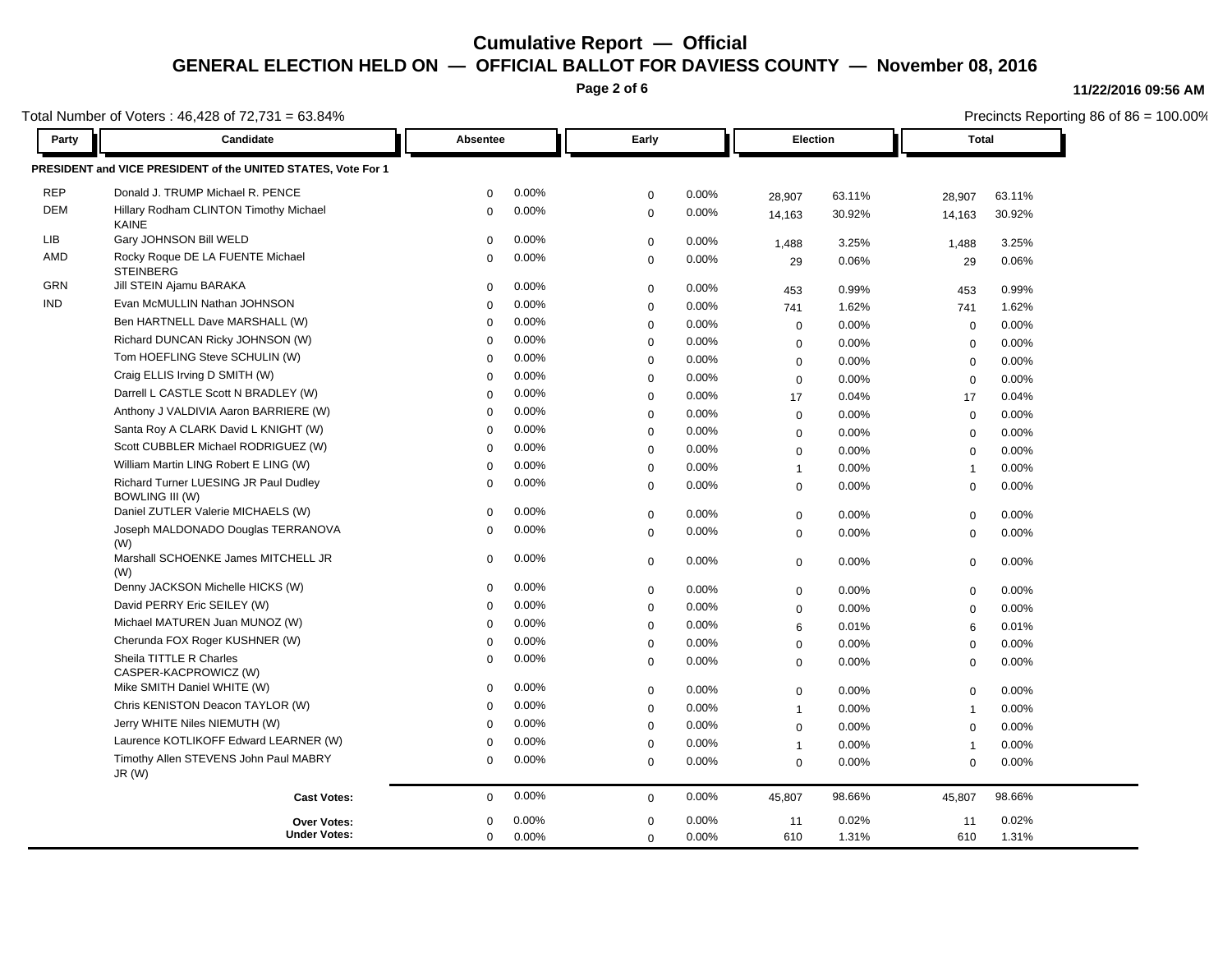**Page 3 of 6**

#### **11/22/2016 09:56 AM**

|                                   | Total Number of Voters: 46,428 of 72,731 = 63.84%                               |                                           |                      |                |                            |                |              |                | Precincts Reporting 86 of 86 = 100.00% |                |  |  |
|-----------------------------------|---------------------------------------------------------------------------------|-------------------------------------------|----------------------|----------------|----------------------------|----------------|--------------|----------------|----------------------------------------|----------------|--|--|
| Party                             | <b>Candidate</b>                                                                |                                           | Absentee             |                | Early                      |                |              | Election       |                                        | Total          |  |  |
| UNITED STATES SENATOR, Vote For 1 |                                                                                 |                                           |                      |                |                            |                |              |                |                                        |                |  |  |
| <b>REP</b><br><b>DEM</b>          | Rand PAUL<br>Jim GRAY                                                           |                                           | 0                    | 0.00%          | $\mathbf 0$                | 0.00%          | 26,652       | 58.68%         | 26,652                                 | 58.68%         |  |  |
|                                   | Angel DOSS (W)                                                                  |                                           | $\Omega$<br>$\Omega$ | 0.00%<br>0.00% | $\mathbf 0$                | 0.00%          | 18,768       | 41.32%         | 18,768                                 | 41.32%         |  |  |
|                                   | Billy Ray WILSON (W)                                                            |                                           | $\mathbf 0$          | 0.00%          | $\mathbf 0$<br>$\mathbf 0$ | 0.00%<br>0.00% | $\mathbf 0$  | 0.00%          | $\pmb{0}$                              | 0.00%          |  |  |
|                                   |                                                                                 |                                           |                      | 0.00%          |                            |                | $\mathsf 0$  | 0.00%          | $\mathbf 0$                            | 0.00%          |  |  |
|                                   |                                                                                 | <b>Cast Votes:</b>                        | $\mathbf 0$          |                | $\mathbf 0$                | 0.00%          | 45,420       | 97.85%         | 45,420                                 | 97.85%         |  |  |
|                                   |                                                                                 | <b>Over Votes:</b><br><b>Under Votes:</b> | 0<br>$\mathbf 0$     | 0.00%<br>0.00% | $\mathbf 0$<br>$\Omega$    | 0.00%<br>0.00% | 8<br>992     | 0.02%<br>2.14% | 8<br>992                               | 0.02%<br>2.14% |  |  |
|                                   | UNITED STATES REPRESENTATIVE in CONGRESS 2nd Congressional District, Vote For 1 |                                           |                      |                |                            |                |              |                |                                        |                |  |  |
| <b>REP</b>                        | S. Brett GUTHRIE                                                                |                                           | $\mathbf 0$          | 0.00%          | $\mathbf 0$                | 0.00%          | 34,918       | 100.00%        | 34,918                                 | 100.00%        |  |  |
|                                   |                                                                                 | <b>Cast Votes:</b>                        | $\mathbf 0$          | 0.00%          | $\mathbf 0$                | 0.00%          | 34,918       | 75.22%         | 34,918                                 | 75.22%         |  |  |
|                                   |                                                                                 | Over Votes:                               | 0                    | 0.00%          | $\mathbf 0$                | 0.00%          | $\mathbf{1}$ | 0.00%          | $\overline{1}$                         | 0.00%          |  |  |
|                                   |                                                                                 | <b>Under Votes:</b>                       | $\mathbf 0$          | 0.00%          | $\Omega$                   | 0.00%          | 11,501       | 24.78%         | 11,501                                 | 24.78%         |  |  |
|                                   | STATE REPRESENTATIVE 7th Representative District, Vote For 1                    |                                           |                      |                |                            |                |              |                |                                        |                |  |  |
| <b>REP</b>                        | Suzanne MILES                                                                   |                                           | 0                    | 0.00%          | $\mathbf 0$                | 0.00%          | 7,656        | 64.12%         | 7,656                                  | 64.12%         |  |  |
| <b>DEM</b>                        | Joy GRAY                                                                        |                                           | $\mathbf 0$          | 0.00%          | $\mathbf 0$                | 0.00%          | 4,284        | 35.88%         | 4,284                                  | 35.88%         |  |  |
|                                   |                                                                                 | <b>Cast Votes:</b>                        | $\mathbf 0$          | 0.00%          | $\mathbf 0$                | 0.00%          | 11,940       | 96.86%         | 11,940                                 | 96.86%         |  |  |
|                                   |                                                                                 | Over Votes:                               | $\mathbf 0$          | 0.00%          | $\mathbf 0$                | 0.00%          | $\mathbf 0$  | 0.00%          | $\mathbf 0$                            | 0.00%          |  |  |
|                                   |                                                                                 | <b>Under Votes:</b>                       | 0                    | 0.00%          | $\mathbf 0$                | 0.00%          | 387          | 3.14%          | 387                                    | 3.14%          |  |  |
|                                   | STATE REPRESENTATIVE 11th Representative District, Vote For 1                   |                                           |                      |                |                            |                |              |                |                                        |                |  |  |
| <b>REP</b>                        | Robert M. "Robby" MILLS                                                         |                                           | 0                    | 0.00%          | $\mathbf 0$                | 0.00%          | 1,344        | 59.63%         | 1,344                                  | 59.63%         |  |  |
| <b>DEM</b>                        | David A. WATKINS                                                                |                                           | 0                    | 0.00%          | $\mathbf 0$                | 0.00%          | 910          | 40.37%         | 910                                    | 40.37%         |  |  |
|                                   |                                                                                 | <b>Cast Votes:</b>                        | $\mathbf 0$          | 0.00%          | $\mathbf 0$                | 0.00%          | 2,254        | 93.29%         | 2,254                                  | 93.29%         |  |  |
|                                   |                                                                                 | Over Votes:                               | 0                    | 0.00%          | $\mathbf 0$                | 0.00%          | $\mathbf{1}$ | 0.04%          | $\overline{1}$                         | 0.04%          |  |  |
|                                   |                                                                                 | <b>Under Votes:</b>                       | $\mathbf 0$          | 0.00%          | $\mathbf 0$                | 0.00%          | 161          | 6.66%          | 161                                    | 6.66%          |  |  |
|                                   | STATE REPRESENTATIVE 12th Representative District, Vote For 1                   |                                           |                      |                |                            |                |              |                |                                        |                |  |  |
| <b>REP</b>                        | Jim GOOCH JR.                                                                   |                                           | 0                    | 0.00%          | $\mathbf 0$                | 0.00%          | 1,919        | 60.19%         | 1,919                                  | 60.19%         |  |  |
| <b>DEM</b>                        | James R. "Jim" TOWNSEND                                                         |                                           | $\mathbf 0$          | 0.00%          | $\mathbf 0$                | 0.00%          | 1,269        | 39.81%         | 1,269                                  | 39.81%         |  |  |
|                                   |                                                                                 | <b>Cast Votes:</b>                        | $\mathbf 0$          | 0.00%          | $\mathbf 0$                | 0.00%          | 3,188        | 95.08%         | 3,188                                  | 95.08%         |  |  |
|                                   |                                                                                 | Over Votes:                               | $\Omega$             | 0.00%          | $\mathbf 0$                | 0.00%          | $\mathbf 0$  | 0.00%          | $\mathbf 0$                            | 0.00%          |  |  |
|                                   |                                                                                 | <b>Under Votes:</b>                       | 0                    | 0.00%          | $\mathbf 0$                | 0.00%          | 165          | 4.92%          | 165                                    | 4.92%          |  |  |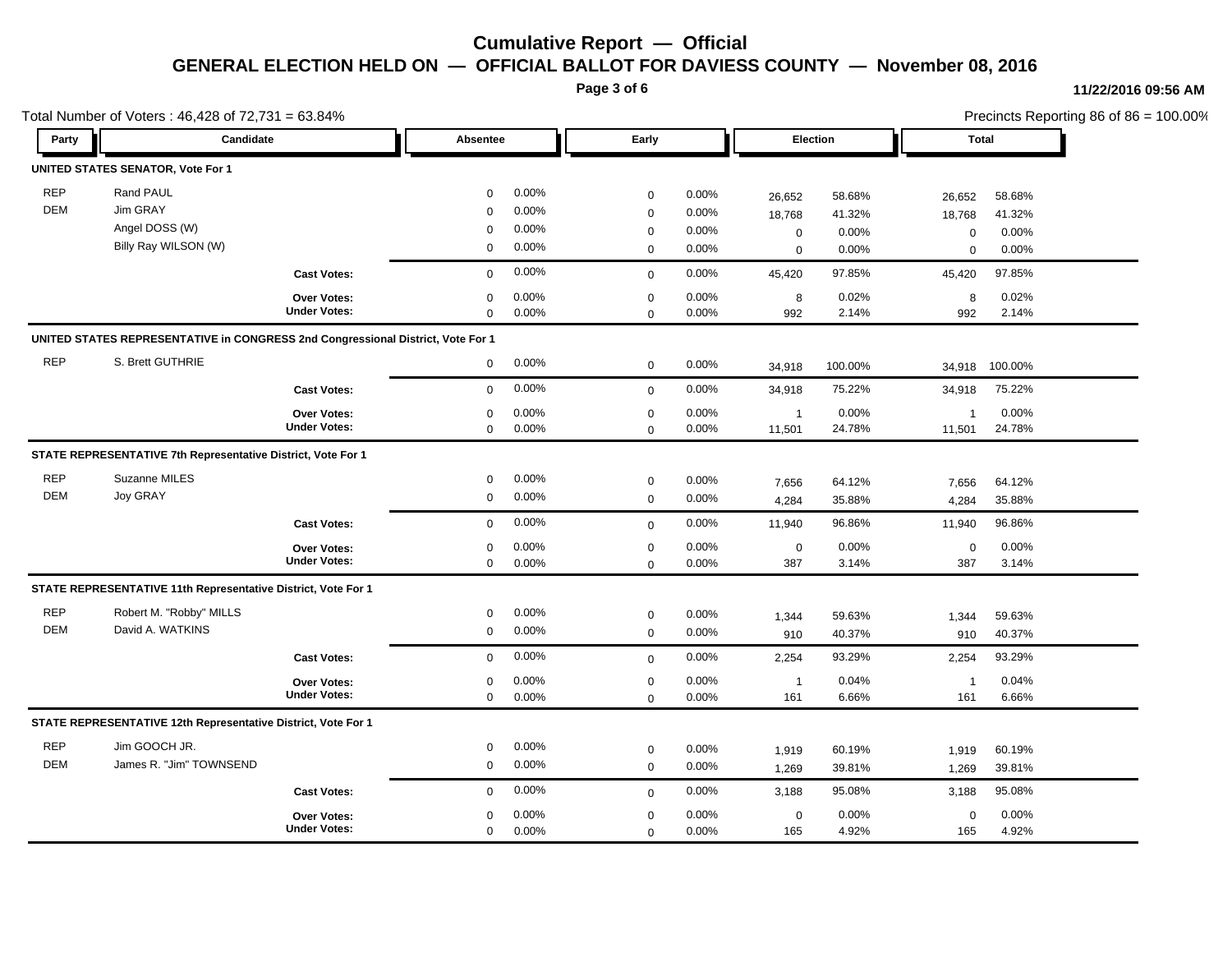**Page 4 of 6**

#### **11/22/2016 09:56 AM**

| Total Number of Voters: 46,428 of 72,731 = 63.84% |                                                                                             |                     |              |                   |              |       |                |        |                | Precincts Reporting 86 of 86 = 100.00% |  |  |
|---------------------------------------------------|---------------------------------------------------------------------------------------------|---------------------|--------------|-------------------|--------------|-------|----------------|--------|----------------|----------------------------------------|--|--|
| Party                                             | Candidate                                                                                   |                     |              | Early<br>Absentee |              |       | Election       |        | <b>Total</b>   |                                        |  |  |
|                                                   | STATE REPRESENTATIVE 13th Representative District, Vote For 1                               |                     |              |                   |              |       |                |        |                |                                        |  |  |
| <b>REP</b>                                        | D J JOHNSON                                                                                 |                     | $\mathbf 0$  | 0.00%             | $\mathbf 0$  | 0.00% | 8,434          | 50.79% | 8,434          | 50.79%                                 |  |  |
| <b>DEM</b>                                        | Jim GLENN                                                                                   |                     | $\mathbf 0$  | 0.00%             | $\mathbf 0$  | 0.00% | 8,170          | 49.21% | 8,170          | 49.21%                                 |  |  |
|                                                   |                                                                                             | <b>Cast Votes:</b>  | $\mathbf 0$  | 0.00%             | $\mathbf 0$  | 0.00% | 16,604         | 96.46% | 16,604         | 96.46%                                 |  |  |
|                                                   |                                                                                             | Over Votes:         | $\mathbf 0$  | 0.00%             | $\mathbf 0$  | 0.00% | $\overline{4}$ | 0.02%  | $\overline{4}$ | 0.02%                                  |  |  |
|                                                   |                                                                                             | <b>Under Votes:</b> | $\mathbf 0$  | 0.00%             | $\mathbf{0}$ | 0.00% | 605            | 3.51%  | 605            | 3.51%                                  |  |  |
|                                                   | STATE REPRESENTATIVE 14th Representative District, Vote For 1                               |                     |              |                   |              |       |                |        |                |                                        |  |  |
| <b>REP</b>                                        | Matt CASTLEN                                                                                |                     | $\mathbf 0$  | 0.00%             | $\mathbf 0$  | 0.00% | 7,318          | 66.95% | 7,318          | 66.95%                                 |  |  |
| <b>DEM</b>                                        | <b>Tommy THOMPSON</b>                                                                       |                     | $\mathbf 0$  | 0.00%             | $\mathsf 0$  | 0.00% | 3,613          | 33.05% | 3,613          | 33.05%                                 |  |  |
|                                                   |                                                                                             | <b>Cast Votes:</b>  | $\mathbf 0$  | 0.00%             | $\mathbf 0$  | 0.00% | 10,931         | 98.38% | 10,931         | 98.38%                                 |  |  |
|                                                   |                                                                                             | <b>Over Votes:</b>  | $\mathbf 0$  | 0.00%             | $\mathbf 0$  | 0.00% | $\mathbf 0$    | 0.00%  | $\mathbf 0$    | 0.00%                                  |  |  |
|                                                   |                                                                                             | <b>Under Votes:</b> | $\mathbf{0}$ | 0.00%             | $\mathbf 0$  | 0.00% | 180            | 1.62%  | 180            | 1.62%                                  |  |  |
|                                                   | CIRCUIT JUDGE "Family Court" 6th Judicial Circuit 3rd Division (Unexpired Term), Vote For 1 |                     |              |                   |              |       |                |        |                |                                        |  |  |
|                                                   | Clifton A. BOSWELL                                                                          |                     | $\mathbf 0$  | 0.00%             | $\mathbf 0$  | 0.00% | 10,344         | 25.39% | 10,344         | 25.39%                                 |  |  |
|                                                   | Angela L. THOMPSON                                                                          |                     | $\mathbf 0$  | 0.00%             | $\mathbf 0$  | 0.00% | 10,017         | 24.59% | 10,017         | 24.59%                                 |  |  |
|                                                   | Julie Hawes GORDON                                                                          |                     | $\mathbf 0$  | 0.00%             | $\mathbf 0$  | 0.00% | 11,690         | 28.70% | 11,690         | 28.70%                                 |  |  |
|                                                   | Susan Montalvo GESSER                                                                       |                     | $\mathbf 0$  | 0.00%             | $\mathbf 0$  | 0.00% | 8,687          | 21.32% | 8,687          | 21.32%                                 |  |  |
|                                                   |                                                                                             | <b>Cast Votes:</b>  | $\mathbf 0$  | 0.00%             | $\mathbf 0$  | 0.00% | 40,738         | 87.76% | 40,738         | 87.76%                                 |  |  |
|                                                   |                                                                                             | Over Votes:         | $\mathbf 0$  | 0.00%             | $\mathbf 0$  | 0.00% | 18             | 0.04%  | 18             | 0.04%                                  |  |  |
|                                                   |                                                                                             | <b>Under Votes:</b> | $\mathbf 0$  | 0.00%             | $\mathbf{0}$ | 0.00% | 5,664          | 12.20% | 5,664          | 12.20%                                 |  |  |
|                                                   | SOIL and WATER CONSERVATION DISTRICT SUPERVISORS, Vote For 4                                |                     |              |                   |              |       |                |        |                |                                        |  |  |
|                                                   | Aaron WALKER                                                                                |                     | $\mathbf 0$  | 0.00%             | $\mathbf 0$  | 0.00% | 19,703         | 22.80% | 19,703         | 22.80%                                 |  |  |
|                                                   | Christian Adam PANTLE III.                                                                  |                     | $\mathbf 0$  | 0.00%             | $\mathbf 0$  | 0.00% | 14,977         | 17.33% | 14,977         | 17.33%                                 |  |  |
|                                                   | <b>Wally TAYLOR</b>                                                                         |                     | $\mathbf 0$  | 0.00%             | $\mathbf 0$  | 0.00% | 16,659         | 19.28% | 16,659         | 19.28%                                 |  |  |
|                                                   | <b>Edward Myrel TRUNNELL</b>                                                                |                     | $\mathbf 0$  | 0.00%             | $\mathbf 0$  | 0.00% | 19,270         | 22.30% | 19,270         | 22.30%                                 |  |  |
|                                                   | Ray WRIGHT                                                                                  |                     | $\mathbf 0$  | 0.00%             | $\mathbf{0}$ | 0.00% | 15,799         | 18.28% | 15,799         | 18.28%                                 |  |  |
|                                                   |                                                                                             | <b>Cast Votes:</b>  | $\mathbf{0}$ | 0.00%             | $\mathbf 0$  | 0.00% | 86,408         | 46.54% | 86,408         | 46.54%                                 |  |  |
|                                                   |                                                                                             | Over Votes:         | $\mathbf 0$  | 0.00%             | $\mathbf 0$  | 0.00% | 23             | 0.05%  | 23             | 0.05%                                  |  |  |
|                                                   |                                                                                             | <b>Under Votes:</b> | $\mathbf 0$  | 0.00%             | $\mathbf 0$  | 0.00% | 99,180         | 53.41% | 99,180         | 53.41%                                 |  |  |
|                                                   | MEMBER BOARD of EDUCATION 3rd Educational District, Vote For 1                              |                     |              |                   |              |       |                |        |                |                                        |  |  |
|                                                   | Dianne Burns MACKEY                                                                         |                     | $\mathbf 0$  | 0.00%             | $\mathbf 0$  | 0.00% | 2,771          | 48.08% | 2,771          | 48.08%                                 |  |  |
|                                                   | C. Todd ANDERSON                                                                            |                     | $\mathbf 0$  | 0.00%             | $\mathbf 0$  | 0.00% | 2,992          | 51.92% | 2,992          | 51.92%                                 |  |  |
|                                                   |                                                                                             | <b>Cast Votes:</b>  | $\mathbf{0}$ | 0.00%             | $\mathbf 0$  | 0.00% | 5,763          | 81.12% | 5,763          | 81.12%                                 |  |  |
|                                                   |                                                                                             | <b>Over Votes:</b>  | $\mathbf 0$  | 0.00%             | $\mathbf 0$  | 0.00% | $\overline{1}$ | 0.01%  | -1             | 0.01%                                  |  |  |
|                                                   |                                                                                             | <b>Under Votes:</b> | $\mathbf 0$  | 0.00%             | $\mathbf 0$  | 0.00% | 1,340          | 18.86% | 1,340          | 18.86%                                 |  |  |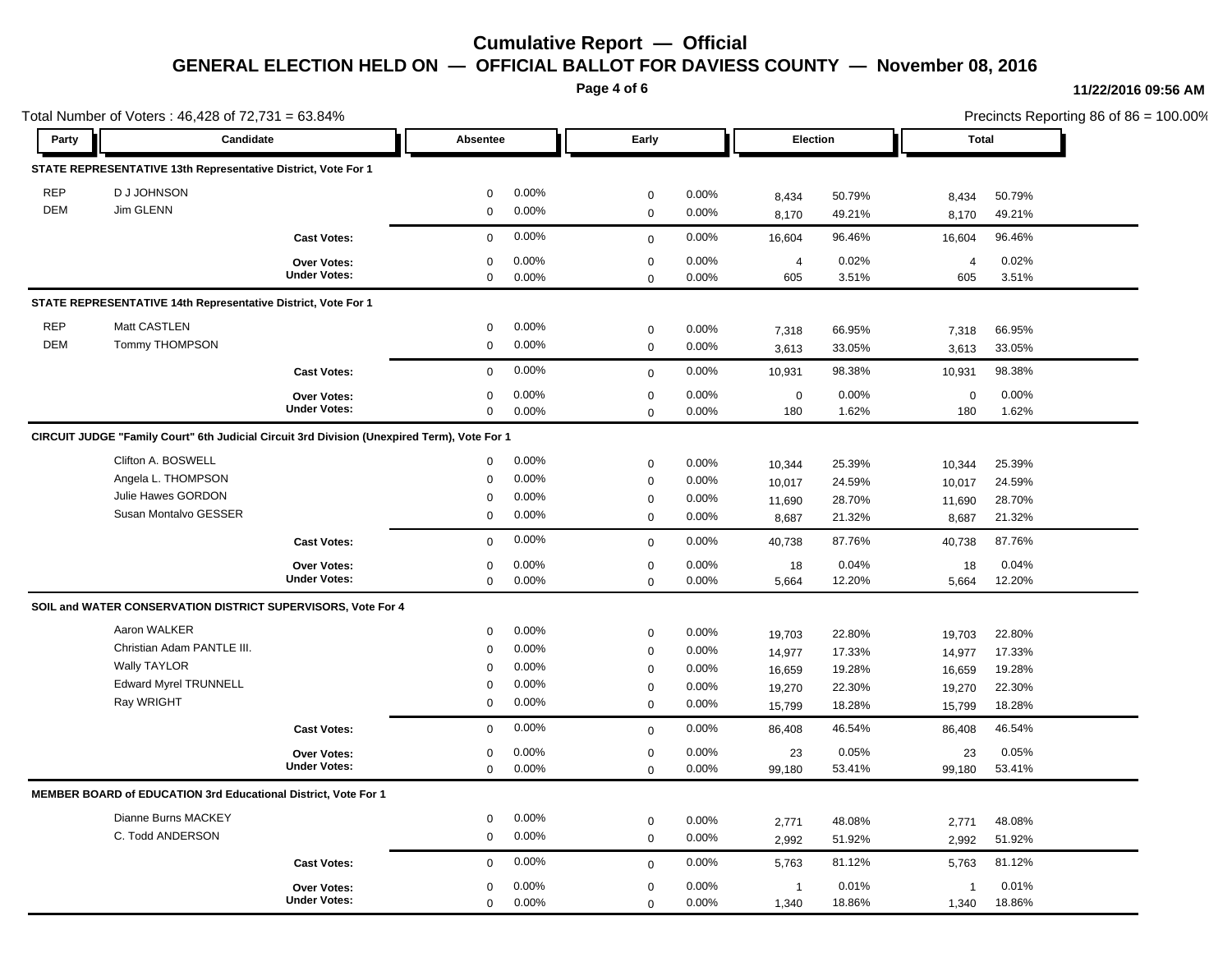**Page 5 of 6**

#### **11/22/2016 09:56 AM**

|                                                 | Total Number of Voters: 46,428 of 72,731 = 63.84%                           |              |          |             |       |                |                 |                | Precincts Reporting 86 of 86 = 100.00% |
|-------------------------------------------------|-----------------------------------------------------------------------------|--------------|----------|-------------|-------|----------------|-----------------|----------------|----------------------------------------|
| Party                                           | Candidate                                                                   |              | Absentee | Early       |       |                | <b>Election</b> | <b>Total</b>   |                                        |
|                                                 | MEMBER BOARD of EDUCATION 4th Educational District, Vote For 1              |              |          |             |       |                |                 |                |                                        |
| Frank G. RINEY III.                             |                                                                             | $\mathbf{0}$ | 0.00%    | $\mathbf 0$ | 0.00% | 4,965          | 100.00%         | 4,965          | 100.00%                                |
|                                                 | <b>Cast Votes:</b>                                                          | $\mathbf 0$  | 0.00%    | $\mathbf 0$ | 0.00% | 4,965          | 74.34%          | 4,965          | 74.34%                                 |
|                                                 | <b>Over Votes:</b>                                                          | $\mathbf 0$  | 0.00%    | $\mathbf 0$ | 0.00% | $\mathbf 0$    | 0.00%           | $\mathbf 0$    | 0.00%                                  |
|                                                 | <b>Under Votes:</b>                                                         | $\Omega$     | 0.00%    | $\Omega$    | 0.00% | 1,714          | 25.66%          | 1,714          | 25.66%                                 |
|                                                 | MEMBER BOARD of EDUCATION 5th Educational District, Vote For 1              |              |          |             |       |                |                 |                |                                        |
| Thomas PURCELL                                  |                                                                             | $\mathbf 0$  | 0.00%    | $\mathbf 0$ | 0.00% | 3,052          | 96.83%          | 3,052          | 96.83%                                 |
| Dale STEWART (W)                                |                                                                             | $\mathbf 0$  | 0.00%    | $\mathbf 0$ | 0.00% | 100            | 3.17%           | 100            | 3.17%                                  |
|                                                 | <b>Cast Votes:</b>                                                          | $\Omega$     | 0.00%    | $\mathbf 0$ | 0.00% | 3,152          | 49.08%          | 3,152          | 49.08%                                 |
|                                                 | <b>Over Votes:</b>                                                          | $\Omega$     | 0.00%    | $\mathbf 0$ | 0.00% | 3              | 0.05%           | 3              | 0.05%                                  |
|                                                 | <b>Under Votes:</b>                                                         | $\mathbf 0$  | 0.00%    | $\mathbf 0$ | 0.00% | 3,267          | 50.87%          | 3,267          | 50.87%                                 |
|                                                 | MEMBER BOARD of EDUCATION Owensboro Independent School District, Vote For 3 |              |          |             |       |                |                 |                |                                        |
| Dan GRIFFITH                                    |                                                                             | $\mathbf 0$  | 0.00%    | $\mathbf 0$ | 0.00% | 4,594          | 22.10%          | 4,594          | 22.10%                                 |
| Stephanie SMITH                                 |                                                                             | $\mathbf 0$  | 0.00%    | $\mathbf 0$ | 0.00% | 3,867          | 18.60%          | 3,867          | 18.60%                                 |
| Jeremy EDGE                                     |                                                                             | $\mathbf 0$  | 0.00%    | 0           | 0.00% | 4,774          | 22.97%          | 4,774          | 22.97%                                 |
| Melissa A. DECKER                               |                                                                             | 0            | 0.00%    | $\mathbf 0$ | 0.00% | 4,685          | 22.54%          | 4,685          | 22.54%                                 |
| <b>Steve KNIGHT</b>                             |                                                                             | $\mathbf 0$  | 0.00%    | $\mathbf 0$ | 0.00% | 2,867          | 13.79%          | 2,867          | 13.79%                                 |
|                                                 | <b>Cast Votes:</b>                                                          | $\mathbf 0$  | 0.00%    | $\mathbf 0$ | 0.00% | 20,787         | 60.39%          | 20,787         | 60.39%                                 |
|                                                 | <b>Over Votes:</b>                                                          | $\Omega$     | 0.00%    | $\mathbf 0$ | 0.00% | 44             | 0.38%           | 44             | 0.38%                                  |
|                                                 | <b>Under Votes:</b>                                                         | $\mathbf 0$  | 0.00%    | $\Omega$    | 0.00% | 13,500         | 39.22%          | 13,500         | 39.22%                                 |
| NONPARTISAN MAYOR City of Owensboro, Vote For 1 |                                                                             |              |          |             |       |                |                 |                |                                        |
| Neil JOHNSTON                                   |                                                                             | $\mathbf 0$  | 0.00%    | $\mathbf 0$ | 0.00% | 2,670          | 12.01%          | 2,670          | 12.01%                                 |
| Tom WATSON                                      |                                                                             | $\mathbf 0$  | 0.00%    | $\mathbf 0$ | 0.00% | 8,556          | 38.50%          | 8,556          | 38.50%                                 |
| Doug HOYT                                       |                                                                             | $\mathbf 0$  | 0.00%    | $\mathbf 0$ | 0.00% | 3,036          | 13.66%          | 3,036          | 13.66%                                 |
| <b>Jeff SANFORD</b>                             |                                                                             | $\mathbf 0$  | 0.00%    | $\mathbf 0$ | 0.00% | 7,153          | 32.19%          | 7,153          | 32.19%                                 |
| David CRANE                                     |                                                                             | $\mathbf 0$  | 0.00%    | $\mathbf 0$ | 0.00% | 809            | 3.64%           | 809            | 3.64%                                  |
|                                                 | <b>Cast Votes:</b>                                                          | $\mathbf 0$  | 0.00%    | $\mathbf 0$ | 0.00% | 22,224         | 89.06%          | 22,224         | 89.06%                                 |
|                                                 | <b>Over Votes:</b>                                                          | $\mathbf 0$  | 0.00%    | $\mathbf 0$ | 0.00% | $\overline{7}$ | 0.03%           | $\overline{7}$ | 0.03%                                  |
|                                                 | <b>Under Votes:</b>                                                         | $\mathbf 0$  | 0.00%    | $\mathbf 0$ | 0.00% | 2,724          | 10.92%          | 2,724          | 10.92%                                 |